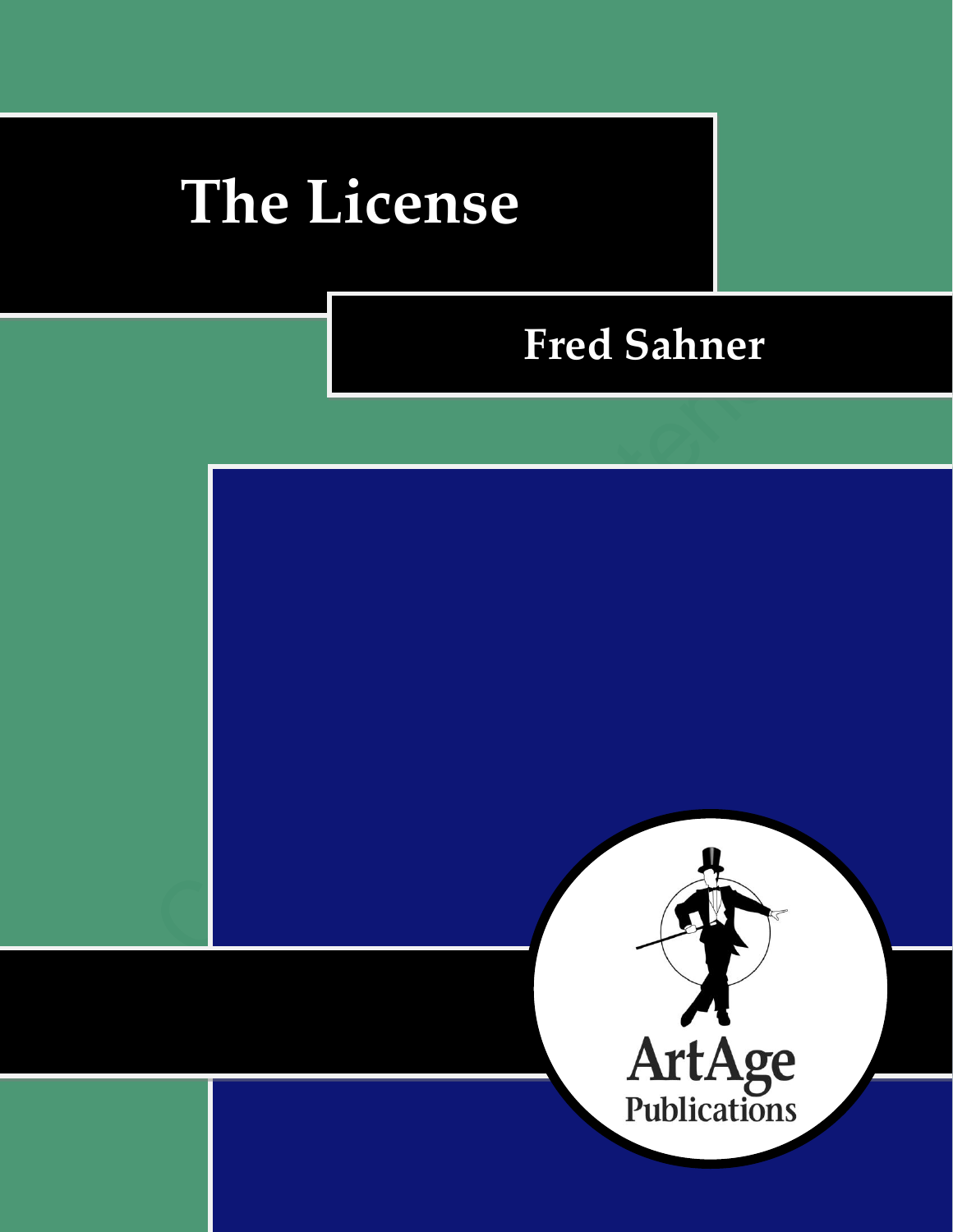

ArtAge supplies books, plays, and materials to older performers around the world. Directors and actors have come to rely on our 30+ years of experience in the field to help them find useful materials and information that makes their productions stimulating, fun, and entertaining.

ArtAge's unique program has been featured in *American Theatre, Wall Street Journal, Chicago Tribune, Los Angeles Times, Time Magazine, Modern Maturity,* on *CNN, NBC,* and in many other media sources.

ArtAge is more than a catalog. We also supply information, news, and trends on our top-rated website, *www.seniortheatre.com*. We stay in touch with the field with our very popular enewsletter, *Senior Theatre Online*. Our President, Bonnie Vorenberg, is asked to speak at conferences and present workshops that supplement her writing and consulting efforts. We're here to help you be successful in Senior Theatre!

# *We help older performers fulfill their theatrical dreams!*

**ArtAge Publications** Bonnie L. Vorenberg, President PO Box 19955 Portland OR 97280 503-246-3000 or 800-858-4998 bonniev@seniortheatre.com www.seniortheatre.com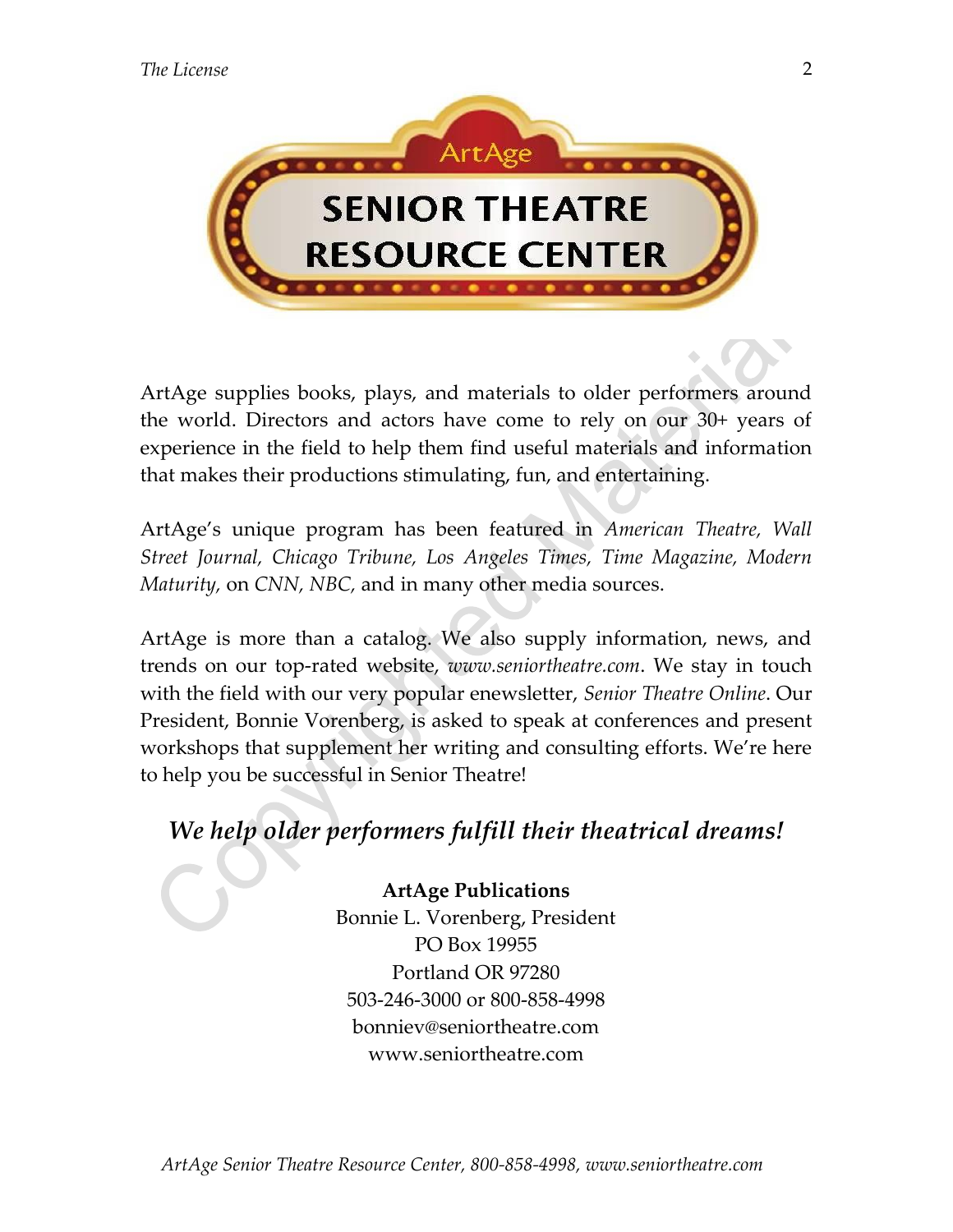### **NOTICE**

**Copyright:** This play is fully protected under the Copyright Laws of the United States of America, Canada, and all other countries of the Universal Copyright Convention.

The laws are specific regarding the piracy of copyrighted materials. Sharing the material with other organizations or persons is prohibited. Unlawful use of a playwright's work deprives the creator of his or her rightful income.

**Cast Copies:** Performance cast copies are required for each actor, director, stage manager, lighting and sound crew leader.

**Changes to Script:** Plays must be performed as written. Any alterations, additions, or deletions to the text must be approved.

**Permission to Film:** Rights to produce, film, or record, in whole or in part, in any medium or in any language, by any group amateur or professional, are fully reserved.

**Royalty:** Royalties are due when you perform the play for any audience, paying or non-paying, professional or amateur. This includes readings, cuttings, scenes, and excerpts.

The royalty for amateur productions of this show is posted online. It is payable two weeks prior to your production. Contact us for professional rates or other questions. Royalty fees are subject to change.

Insert the following paragraph in your programs:

*"Performed with special permission from ArtAge Publications' Senior Theatre Resource Center at 800-858-4998, [www.seniortheatre.com](http://www.seniortheatre.com/)."*

Copyright 2013

3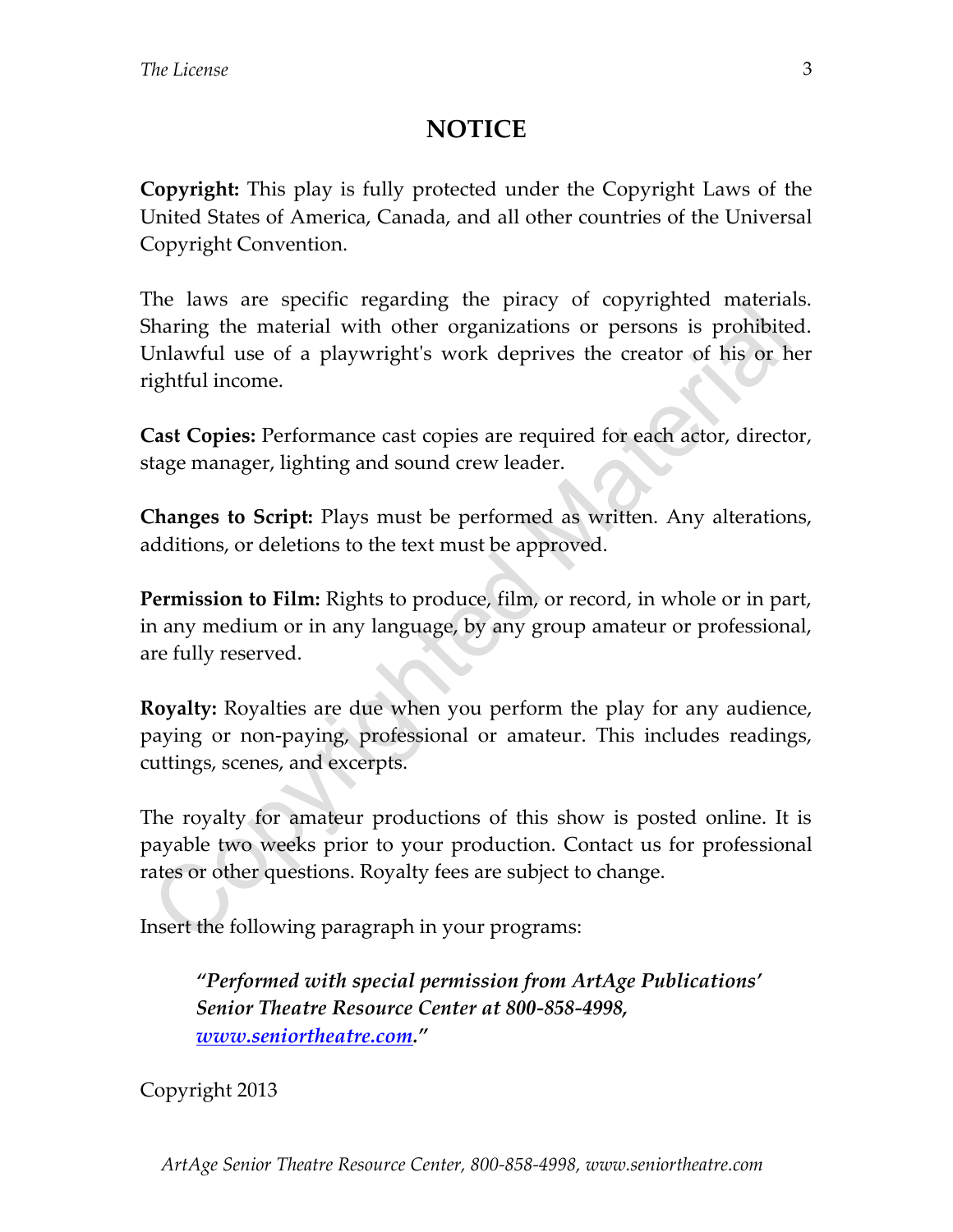#### THE LICENSE

#### by Fred Sahner

#### CAST

JOAN BELLA: Direct and likable, she is a woman that would attract most men. But now, caught up in a rush to the altar, Joan's usual good judgment is being overwhelmed at the worst possible time.

ROBERT FOGENBIPER: Joan's fiancée. He is sure of himself, flippant and large of ego. Robert doesn't realize how self-centered he really is. He has an answer for every question. And by the law of averages he's even right – five or ten percent of the time.

MRS. HATCH: A long time county clerk. She may not be as sharp as she once was, but she's still direct to the nth degree, plain spoken and insightful. Mrs. Hatch doesn't bore.

OSCAR HATCH: Mrs. Hatch's son. In the short time we see him, he proves to be a gentle soul, considerate and easygoing. With those traits, he's no way like his Mom.

> Place The office of the County Clerk.

#### Time

The present.

Setting*: The office of the County Clerk; spartan and functional in décor: There is a table*  which serves as a desk, with a chair behind it. Across the table are two chairs. A small *flag is on the table, with another, larger flag behind the table. File folders lay in a pile on a nearby table. An official notice or two of some kind can be seen.* 

At Rise*: Joan Bella and Robert Fogenbiper are sitting in the chairs near the table. They are waiting for the County Clerk, Mrs. Hatch to arrive. An annoyed Robert taps his watch and shows the time to Joan, she shrugs and continues to work on her appearance.*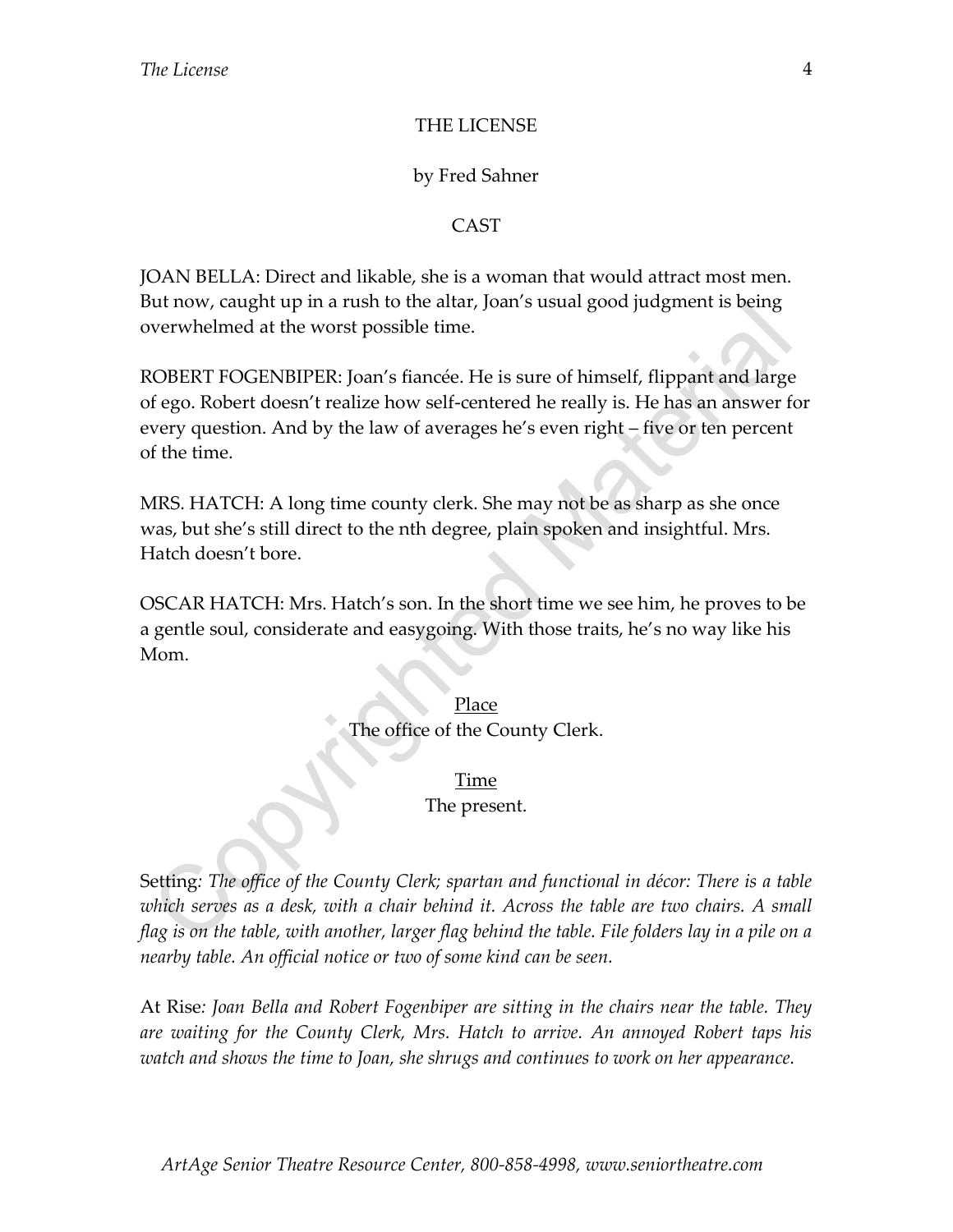ROBERT: (*smiling*) Are you ready to take this big step?

JOAN: Of course, but still, I am worried that we might be rushing things a bit. After all we haven't been dating for all that long.

ROBERT: All I know is, I love you, and you love me…And that's all that matters.

*The County Clerk, MRS. HATCH, carrying a folder hurries into the room. She takes the seat behind the table and smiles broadly*.

MRS. HATCH: Good morning…I'm Mrs. Hatch, the County Clerk. (*while checking folder*) Applying for a marriage license, I see…Now, which of you is Joan? (*to Joan*) Of course I know it's you. Just a little County Clerk humor, we're famous for that. So if you're Joan, then you must be Robert.

ROBERT: That's me.

MRS. HATCH: I have a few questions and you'll be on your way. First let me tell you today's specials. For instance: a marriage license costs twenty-five dollars. But, if you tie it in with a fishing or dog license, I can give you a ten percent discount…You interested?

ROBERT: Just the marriage license, please.

MRS. HATCH: *(determined*) Hmmm…Okay, how about this. Everything I told you plus, I'll throw in a hunting license. Now, that's an eighty-five dollar value…Yours for only forty-nine, ninety-five! You can't beat that deal anywhere.

ROBERT: It sounds terrific, but it's not for us because…

JOAN: (*jumping in*) We don't have a dog and we don't fish or hunt.

MRS HATCH: What do you people do for fun?...Hold it. If it's obscene with lots of weird-stuff, I don't want to hear about it. I'm the County Clerk for heaven sake!

JOAN: (*handing over a paper*) We've filled out your form.

MRS. HATCH: *(her pen is out of ink. She hands it to Joan*) This doesn't work anymore but it looks nice. Now it's yours.

*ArtAge Senior Theatre Resource Center, 800-858-4998, www.seniortheatre.com*